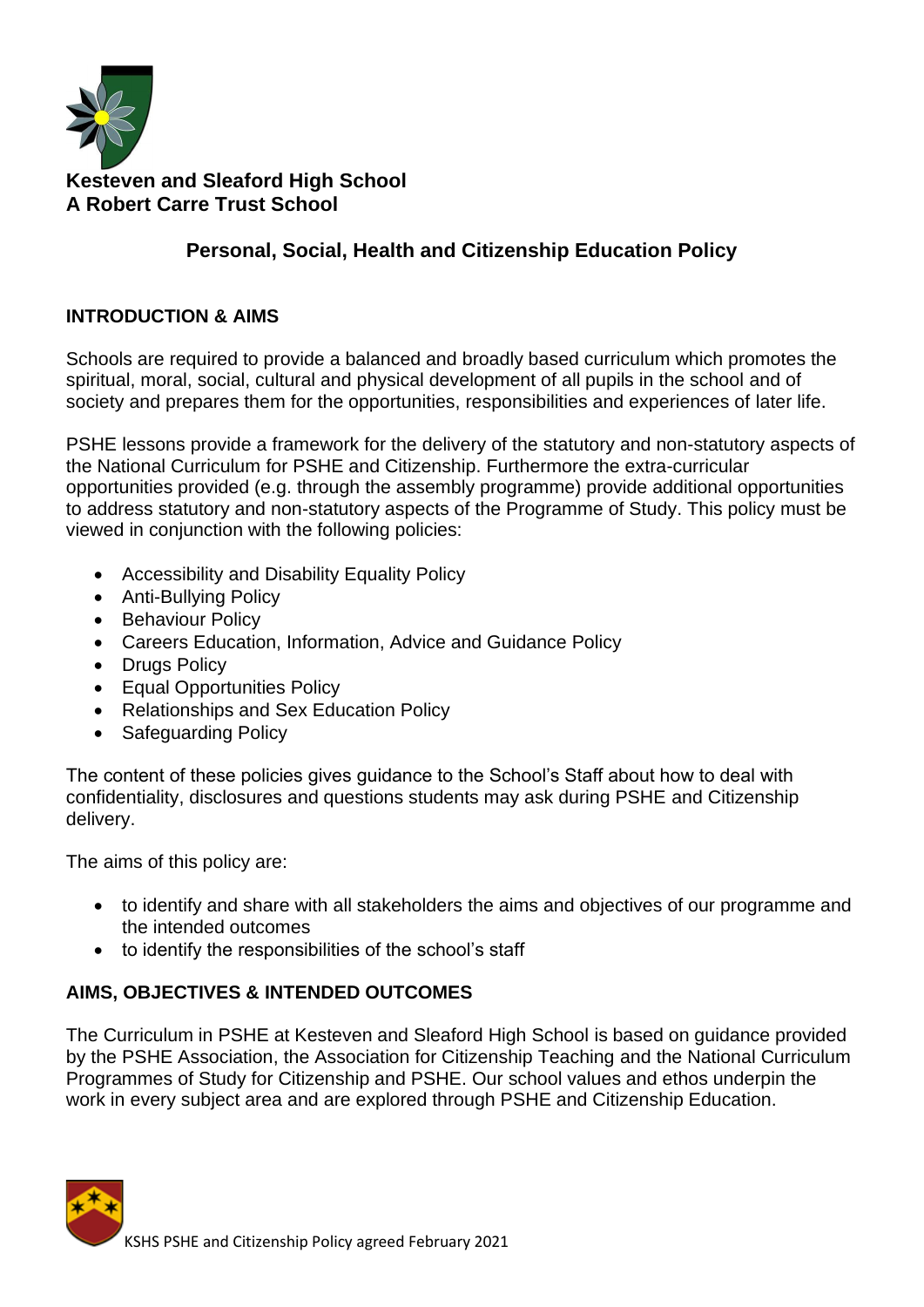The curriculum intends to provide all pupils in all Year Groups and of all abilities and needs with the knowledge, skills and understanding to prepare them to play a full, active and healthy role in society. It aims to teach them to hold the five British Values in high regard, to encourage their social, moral, spiritual and cultural development, and to equip them for the opportunities and challenges of life in the future world. The Curriculum in PSHE offers students the space to define themselves, to think critically and to practise the skills needed to manage their lives in society in a safe and supportive environment. The PSHE curriculum builds on the students' development during the primary phase and aims to prepare students for study in the Sleaford Joint Sixth Form or elsewhere. The extra-curricular offer at Kesteven and Sleaford High School is augmented by the contributions of the PSHE department to local democracy events, first aid training and mock elections, as well as many whole school assembly events.

The intended outcomes are:

- to enable students to acquire a sound knowledge and understanding of how the United Kingdom is governed, its political system and how citizens participate actively in its democratic systems of government
- to enable students to develop a sound knowledge and understanding of the role of law and the justice system in our society and how laws are shaped and enforced
- to enable students to develop an interest in, and commitment to, participation in volunteering as well as other forms of responsible activity, which they will take with them into adulthood
- to enable students to be equipped with the skills to think critically and debate political questions, to enable them to manage their money on a day-to-day basis, and plan for future financial needs
- to give students accurate and relevant knowledge about
	- o Health and Wellbeing
	- o Relationships
	- o Living in the Wider World
- to provide students with opportunities to turn that knowledge into personal understanding
- to provide students with opportunities to explore, clarify and if necessary challenge, their own and others' values, attitudes, beliefs, rights and responsibilities
- to enable students to develop the skills, language and strategies they need in order to live healthy, safe, fulfilling, responsible and balanced lives
- to provide a safe learning environment where all students feel happy to take part in lessons and to follow up any concerns in accordance with the appropriate policy

### **ENTITLEMENT AND EQUALITY OF OPPORTUNITY**

We promote the needs and interests of all pupils, irrespective of their age, disability, gender reassignment, race, religion or belief, sex or sexual orientation, personal circumstance or special educational need. We will not exclude access to PSHE for any pupil at any time.

### **RESPONSIBILITIES OF SCHOOL STAFF**

#### **Head of School**

The Head of School is responsible for the overall development and implementation of the programme

### **Leadership Group**

The Leadership Group is responsible for the provision of time and financial support for the delivery of the programme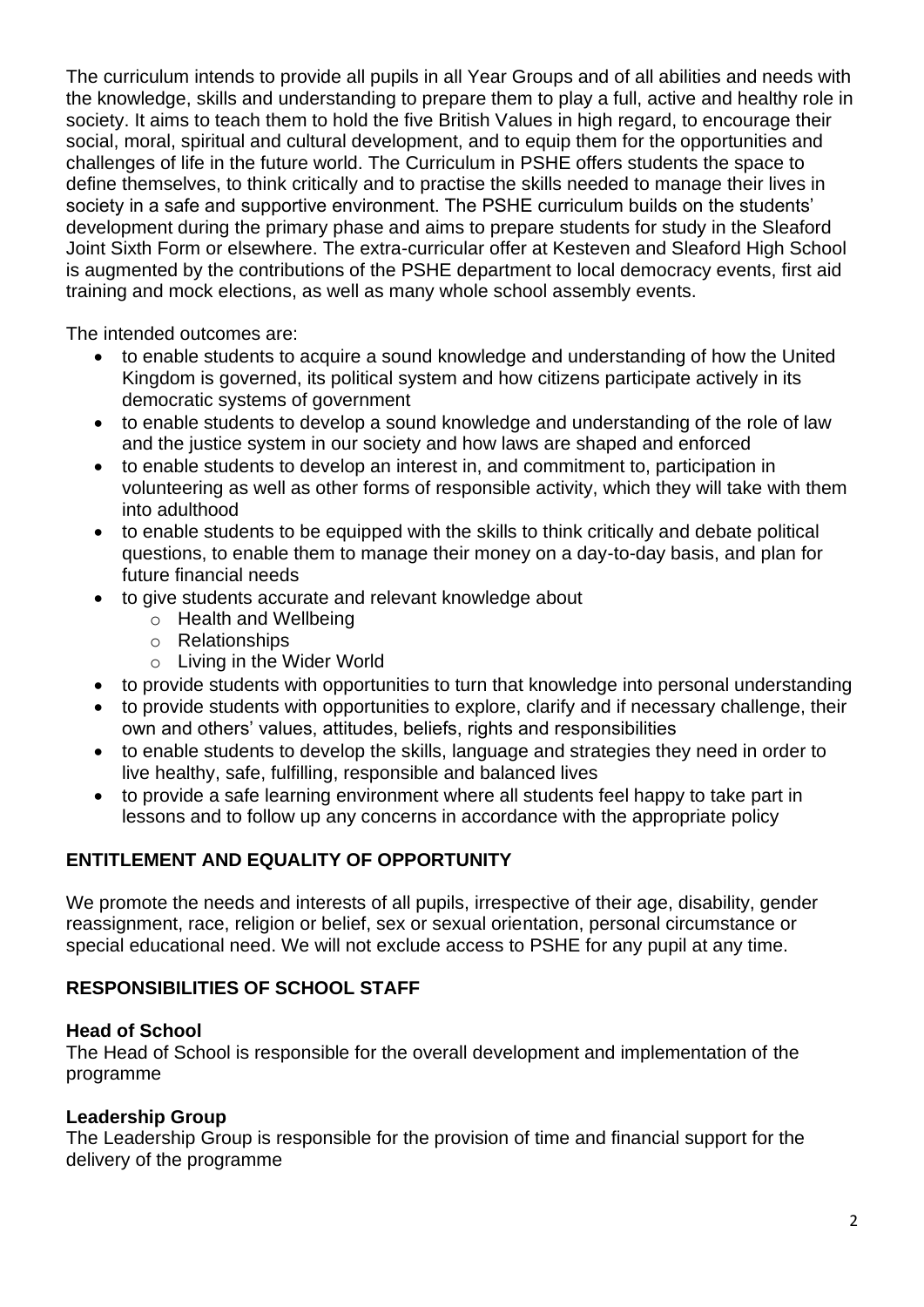### **PSHE & Citizenship Co-ordinator**

The PSHE & Citizenship Co-ordinator is responsible for the development of the programmes of study in each key stage. They are responsible for ensuring that all statutory elements of the National Curriculum are delivered and that appropriate guidance from Government and sponsored associations is applied appropriately. The PSHE and Citizenship Co-ordinator is responsible for monitoring and evaluating the programme in the school's context and for reviewing the school's policy. They are also responsible for liaising with visitors to the classroom whose expertise will be used to enrich learning.

#### **Classroom teacher**

All classroom teachers are expected to contribute to the pastoral care of students and to support their spiritual, moral, social and cultural development and to undertake the duties of Form Tutor, supporting the ethos of the school and contributing pro-actively to the PSHE curriculum.

#### **Timetabled Classroom teacher**

All timetabled classroom teachers are expected to deliver the PSHE programme to their allocated classes in line with the guidance from the PSHE & Citizenship Co-ordinator. They are to ensure that pupil work is kept in the exercise book / folder as provided and that the objectives for each lesson are met. All timetabled classroom teachers are expected to take part in the monitoring and evaluation of the PSHE programme and to contribute to its contextual development. This also applies to those year groups where off-timetable days are provided instead of fortnightly lessons.

### **INTERACTION BETWEEN SUBJECTS**

The knowledge and skills for PSHE and Citizenship learning are enhanced by other subject areas within the school. For example:

- Computing
- English
- Food Technology
- Religious Studies & Ethics
- Science

The present and future well-being of our pupils and their learning needs are essential elements of all subject areas and therefore this list is not exhaustive.

We are committed to working with parents and carers of our pupils and we supply materials for students to take home which can then be discussed further. If parents or carers wish for more information, they are invited to contact the PSHE & Citizenship Co-ordinator.

### **Appendices:**

Appendix 1 Covid-19 Annex

### **Agreed by KSHS SLT March 2021**

**Next Review due March 2023 (2 Years)**